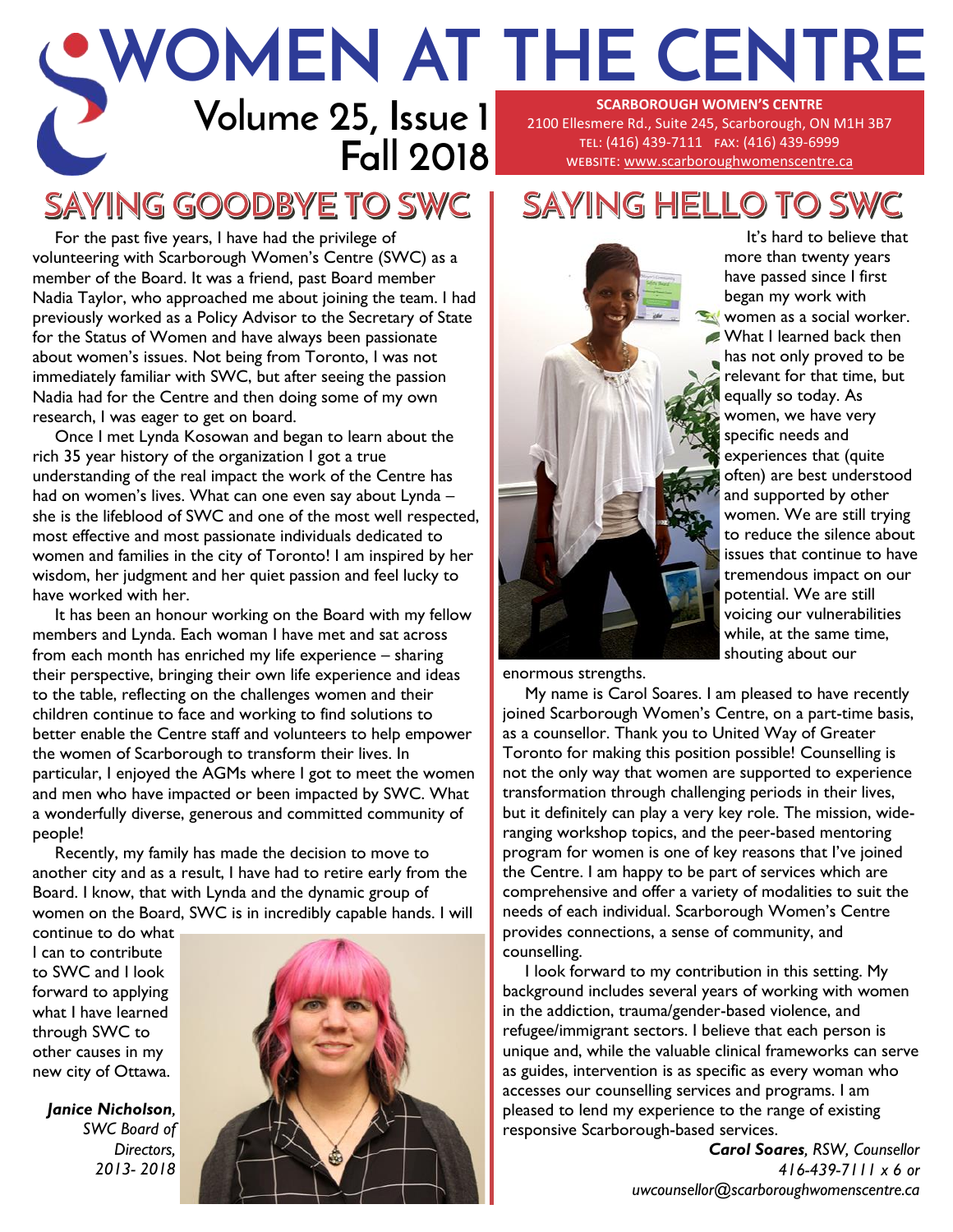## WALKING THROUGH "HELL"

The definition of "Hell" is different for each person. Some think that it is a literal place, others think it is a person, experience, or traumatic situation. For the purpose of this article, let us call it difficult circumstances. Why does one have to go through "Hell"? It is a deliberate choice! You are deciding to deal with the difficult, control what bothers you or just survive the turmoil if you can. Sometimes your resources are so limited that you crack and break. Walking through Hell is the decision to allow yourself to be remade or healed. No matter how many "missiles" have targeted you, or how many bombs have gone off near you or have hit you. If you are still alive after all of that, you choose to continue. You rebuild, heal, and move out of the war zone or chaos. This is not based on feeling. You might not feel like moving or getting up, but tell yourself if you stay in this physical or emotional environment you will die. Breathe, relax, survive, and then go back to enjoying life.



Consider making sure you set off the mine fields in your life to make sure they are no longer active. Clear them, deactivate them by working through the feelings and separating from unsafe situations as best as possible. Choose wisely. Consider your decisions. Some have lasting effects.

*Jacynth Fennell, Counsellor 416-439-7111 x 2 or counsellor@scarboroughwomenscentre.ca*

Please join us for The Scarborough Women's Centre **ANNUAL GENERAL MEETING** Wednesday, September 19th from 6:30 - 8:30 PM at the Scarborough Civic Centre Rotunda, 150 Borough Drive Please RSVP by Wednesday, September 12th via email: adminassist@scarboroughwomenscentre.ca or phone: (416) 439-7111 Attendant care will be available, so please let us know if you require any accommodation. SEE YOU THERE!

### CREATING A WORKFORCE THAT IS INCLUSIVE OF WOMEN WITH DISABILITIES

The Expanding the Reach: Outreach to Women with Disabilities program is currently facilitating a three-year project aimed at promoting the economic security and inclusion of women with disabilities in the workforce. This will be achieved by organizing community consultations, developing resources, and sharing project learning with women with disabilities, employment agencies, employers, and other committed stakeholders.

We have learned through our research and community consultations to date that some of the most significant barriers to promoting the inclusion of women with disabilities in the workforce are employer assumptions and perceptions of disability. People with disabilities are believed to be not interested or capable of working based on their perceived



limitations. We asked women with disabilities what is needed by employers to create a workforce that is more inclusive of women with disabilities. Here is some of what they had to say:

 Adopt policies and procedures that clearly outline your organization's commitment to diversity, accessibility, antidiscrimination, and anti-harassment • Promote (both internally and externally) your organization's

commitment to diversity and accessibility

- Provide ongoing disability awareness training within your organization that is facilitated by people with disabilities
- Increase employer and staff awareness of what can be considered a workplace accommodation. Accommodations may include: attendant services, ASL interpreters, adaptive technology, workplace furnishings, a quiet workstation, frequent breaks, and flexible work arrangements
- Note that not all accommodations are expensive
- Look beyond traditional and mainstream sources for job applicants
- Post job ads in alternate formats and in places where people with disabilities go
- Discuss accommodation needs with all of your employees whether they identify as having a disability or not

Creating a workforce that is inclusive of women with disabilities requires both a personal and financial commitment by employers. However, this investment will not only benefit women with disabilities. This investment will lead to workplaces that are more reflective and responsive to the communities they serve, increase productivity, improve workplace satisfaction, and reduce employee turnover.

If you are interested in becoming involved in our project, please contact Melissa Simas by phone at 416-439-7111 x3 or by email at program@scarboroughwomenscentre.ca.

> *Melissa Simas, MSW, RSW Expanding the Reach, Program Coordinator*

> > **FIND US ON SOCIAL MEDIA!**

**WOMEN AT THE CENTRE** IS A PUBLICATION OF SCARBOROUGH WOMEN'S CENTRE. LETTERS AND SUGGESTIONS ARE ALWAYS WELCOME. PLEASE FORWARD TO: **LYNDA KOSOWAN**, MSW, RSW, EXECUTIVE DIRECTOR AND EDITOR AT **[ed@scarboroughwomenscentre.ca](mailto:ed@scarboroughwomenscentre.ca)**  DESIGN AND LAYOUT: KALUM PERERA

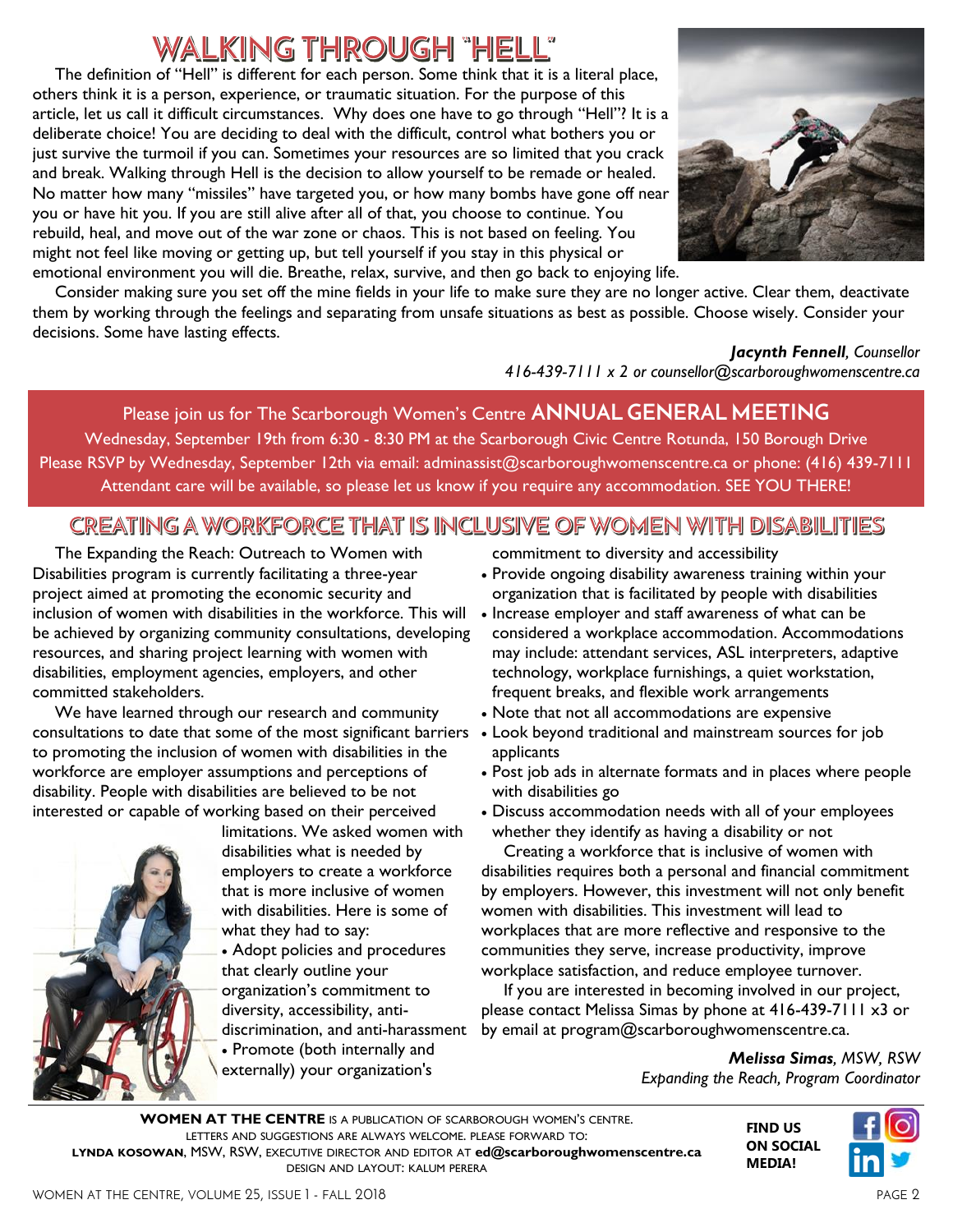### A NEW GENERATION OF "WOKENESS"

As Program Coordinator for Building Strong Futures, I've noticed a trend when it comes to young women. Each year, I encounter more and more young women that know "what's up", meaning that they are aware of not only what social issues are going on around them but have an understanding of where they play a role in making a difference.

This "wokeness" (being awake; well-informed; aware of social discrimination and injustice) has been gradual. Few years back, a conversation on feminism and misogyny would've looked different with a group of 17 year olds than with a bunch of 15 year olds, but now that same conversation is starting at a much younger age. Now, gr. 7 & 8 girls are asking the exact same questions on healthy relationships as the 17 year olds.

I've been witness to heated debates on consent and healthy relationships where young women have not been afraid to stand up with confidence, speak their minds, prove their point and then sit back down and act as if they did not just give an Oscar worthy performance. Are there still young women who are shy, struggle with self-esteem and may not be 100% sure about what a healthy relationship is, or struggle with self-efficacy and the negative impact of social media culture and how misogyny has a role in all of this? Of course there are.

What's shifted? What has caused this change in selfawareness at a younger age? Social media and phone apps to the obvious TV shows; experiencing life at an earlier time or maybe it could be those subtle not so subtle changes in our society. Whatever it is, our young women are learning about and developing intersectional lenses at a much younger age and educating others as they pass on by.

> *Priscilla Arias, Program Coordinator, Building Strong Futures: Young Women's Outreach 416-439-7111 x 4 or specialproject@scarboroughwomenscentre.ca*





### OUR SUMMER STUDENTS

Scarborough Women's Centre was delighted to receive a grant from Service Canada to hire 4 summer students for 8 weeks, at 30 hours per week. Thanks to the Honorable John McKay, Liberal M.P. of Scarborough-Guildwood and Canada Summer Jobs (CSJ), these students are able to develop their skills, gain valuable work experience they need to be successful now and in the future, while earning money for their tuition.

Canada Summer Jobs is an incredibly important program. Most entry level positions require at least one year of experience, and although students have the knowledge and education in their field of study, the reality is that they're not always guaranteed a job. The Summer Work Experience program initiative provides funding to not-for-profit organizations, public-sector employers, and small businesses to create quality employment opportunities for secondary and post-secondary students.

It not only helps young people, but it enables organizations to bring a variety of new and exciting projects they might not have been able to do without extra staffing. Last year, 27,978 jobs were created in the province of Ontario as a result of Summer Work Experience projects. It's a win for everyone.

At Scarborough Women's Centre, our summer students brought new initiatives and ideas to move forward with our vision. These were some of their accomplishments:

- created outreach to meet the needs of marginalized communities.
- worked with our social media platforms to raise community engagement and participation.
- developed promotional materials such as brochures for mentoring programs and flyers for workshops.
- supported our systemic change project focused on promoting economic security for women with disabilities

By investing in youth, we activate leaders, invest in creating healthier communities and building brighter futures. It's great that a program like Canada Summer Jobs exists where students can achieve a different outlook, stronger selfidentification, and prepare themselves for the workforce.

*Daycia Patterson, Communications Coordinator*

WOMEN AT THE CENTRE, VOLUME 25, ISSUE 1 - FALL 2018 PAGE 3